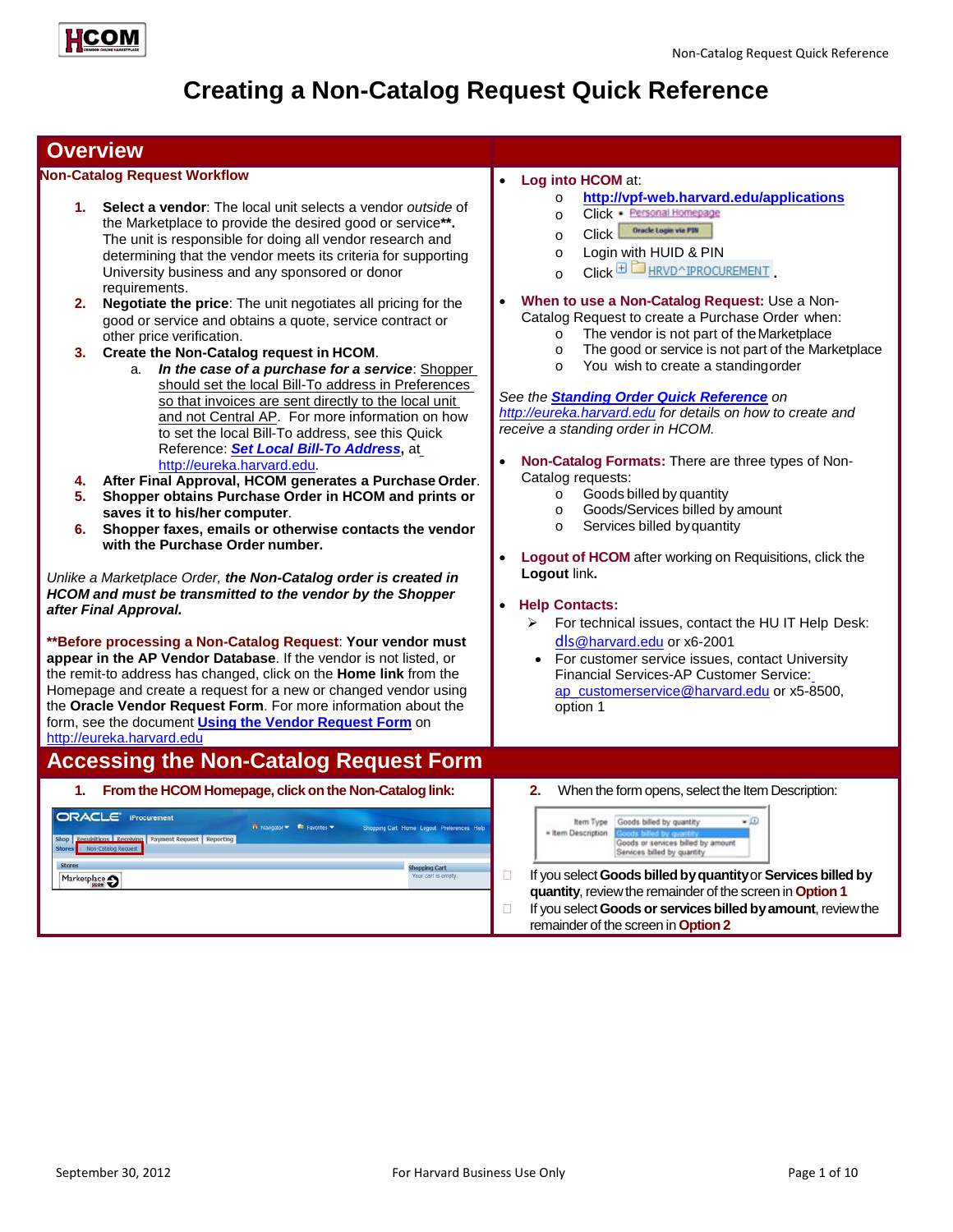# **Option 1: Goods billed by Quantity or Services billed by Quantity**



- default and cannot bechanged.
- **5.** Enter **Quantity**: Enter the number of items or, in the case of a service by quantity, number of hours, days,etc.
- **6.** Review the **Unit of Measure**: The default is set to **Each**. If you wish to select a different value, click  $\triangle$  Then type in the % symbol and click.  $\boxed{60}$ . You will be able to page through many units of measure choices; select the choice you want by clicking **...**
- **7.** Enter Unit **Price**. Enter the price per unit.

## **Option 2: Goods or Services billed by Amount**

| <b>Non-Catalog Request</b><br><b>Zeros</b> |                                               |                 |                       |                    |                      |
|--------------------------------------------|-----------------------------------------------|-----------------|-----------------------|--------------------|----------------------|
| Von-Catalog Request                        |                                               |                 |                       |                    | <b>Shopping Cart</b> |
| <sup>*</sup> Indicates required field      |                                               |                 | Clear All             | <b>Add to Cart</b> | Your cart is empty.  |
| * Item Type                                | Goods or services billed by amount $\sqrt{D}$ | * Supplier Name | ELIASSEN GROUP IN     |                    |                      |
| * Item Description                         | Documentation and training                    | * Site          | <b>WAKEFIELD</b><br>a |                    |                      |
|                                            | consulting services                           | Contact Name    |                       |                    |                      |
| * Category                                 | NON-CAT.PURCHASE                              | Phone           |                       |                    |                      |
| * Amount                                   | 20000                                         | Supplier Item   |                       |                    |                      |
| * Currency                                 | $USD - \rightarrow$                           |                 |                       |                    |                      |
|                                            |                                               |                 |                       |                    |                      |
|                                            |                                               |                 | Clear All             | <b>Add to Cart</b> |                      |

- *3.* Completed the **Item Description**: include details about what is to be ordered as well as business purpose and date information. *Note that this information appears on the CREW Detail Listing Report.*
- **4.** The **Category** field will be set to **NON-CAT PURCHASE** by default and cannot be changed.
- **5.** Enter **Amount**: Enter Total dollar amount of purchase.
- **6.** Confirm **Currency**. The default is **USD**, for US Dollars. All Non-Catalog Requests should be in USD. If you need to place an order in foreign currency, see the **Non-Catalog Requests in Foreign Currency** section on pg. 10 of this document.
- **8.** Confirm **Currency**. The default is **USD**, for US Dollars. All Non-Catalog Requests should be in USD. If you need to place an order in foreign currency, see the **Non-Catalog Requests in Foreign Currency** section on pg. 9 of this document.
- **9. Search for the Supplier and Site:** Type in part of the vendor name and click  $\mathbb Q$ . Select vendor by clicking  $\mathbb P$ . Both Supplier and Supplier Site fields will be filled in.
- **10. Optional: Add Contact Name:** If you have the information. Note that based on the vendorselected, this field may be filled in for you.
- **11. Optional: Add Phone number:** If you have the information. Note that based on the vendorselected, this field may be filled in for you.
- **12. Optional: Add Supplier Item**: If you are using a vendor catalog and there is an item number for the good, you can add the number in this field.
- 13. Click **Add to Cart**.

*To add additional lines, type in new Item Description,*  **Quantity and Unit Price, and click** Add to Cart.

- **14.** When finished, **click** View Cart and Checkout
- **7. Search for the Supplier and Site:** Type in part of the vendor name and click  $\sim$ . Select vendor by clicking  $\blacktriangleright$ . Both Supplier and Supplier Site fields will be filled in.
- **8. Optional: Add Contact Name:** If you have the information. Note that based on the vendorselected, this field may be filled in for you.
- **9. Optional: Add Phone number:** If you have the information. Note that based on the vendorselected, this field may be filled in for you.
- **10. Optional: Add Supplier Item**: If you are using a vendor catalog and there is an item number for the good, you can add the number in this field.
- 11. **Click Add to Cart**

*To add additional lines, type in new Item Description and*  Amount, and click Add to Cart

**12.** When finished, **click** View Cart and Checkout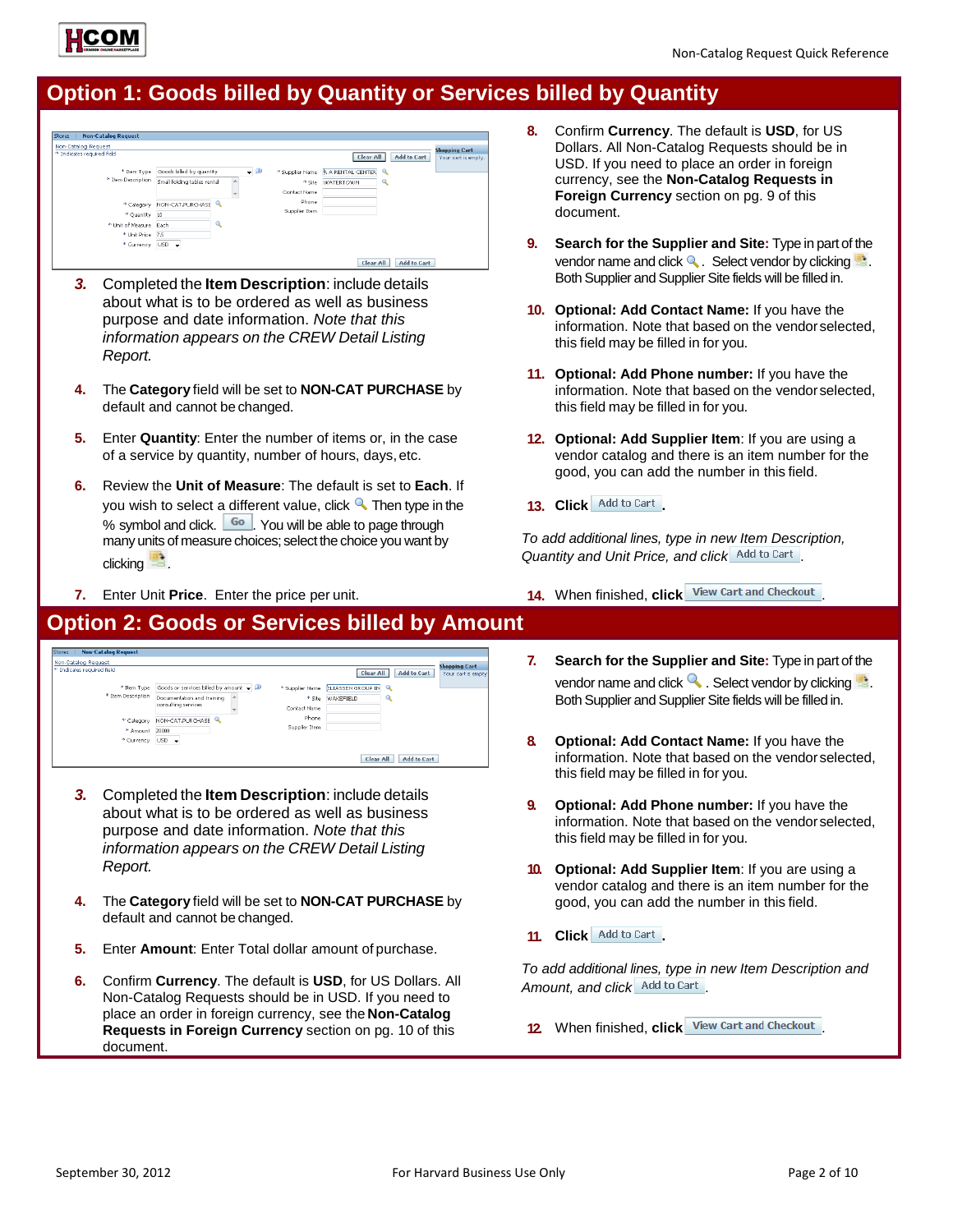



| You can edit all fields on this screen.                                                                                                                                                                    |                                                                                                      |                                                                                                                               | To change the existing Charge         |
|------------------------------------------------------------------------------------------------------------------------------------------------------------------------------------------------------------|------------------------------------------------------------------------------------------------------|-------------------------------------------------------------------------------------------------------------------------------|---------------------------------------|
| <b>Requisition Information</b><br><b>Checkout: Requisition Information</b>                                                                                                                                 | Approvals                                                                                            |                                                                                                                               | Account, click on the link            |
| * Indicates required field<br>* Requisition Description                                                                                                                                                    | Documentation and Training Consulting Services                                                       | Save<br>Cance                                                                                                                 | Step 1 of 3 Next<br><b>Edit Lines</b> |
| Delivery<br>Receiving Required for Payment<br>* Need-By Date 24-Aug-2012 15:00:00<br>Confirm Bill-To Address<br>* Attn of Name/D<br>* Attn of<br>Set Attn Lines as Default<br>* Deliver-To Building H06043 | <b>Billing</b><br>Bill To Attn of Name/Department John Harvard<br>Bill To Attn of Room/Floor Room B5 | Charge Account 275.23603.6640.262242.289442.0002.31854<br><b>Bill To H06042</b><br>Use Central Administration Bill To Address |                                       |
|                                                                                                                                                                                                            |                                                                                                      | Cancel<br>Save                                                                                                                | <b>Edit Lines</b><br>Step 1 of 3 Next |

All tields will be the same as above except for the Local Bill-To address fields, which will be filled in if the Shopper has set **the Local Bill-ToPreference**

#### **1-6**. Follow steps 1-6 above

- **7.** Confirm Bill-To address iscorrect.
	- a. If you have not set the Bill-To address in Preferences, you can type it in.
	- b. If you want the invoice to go to UFS Accounts Payable, and not your local unit, check off the
	- Use Central Administration Bill To Address
- **8. Click .**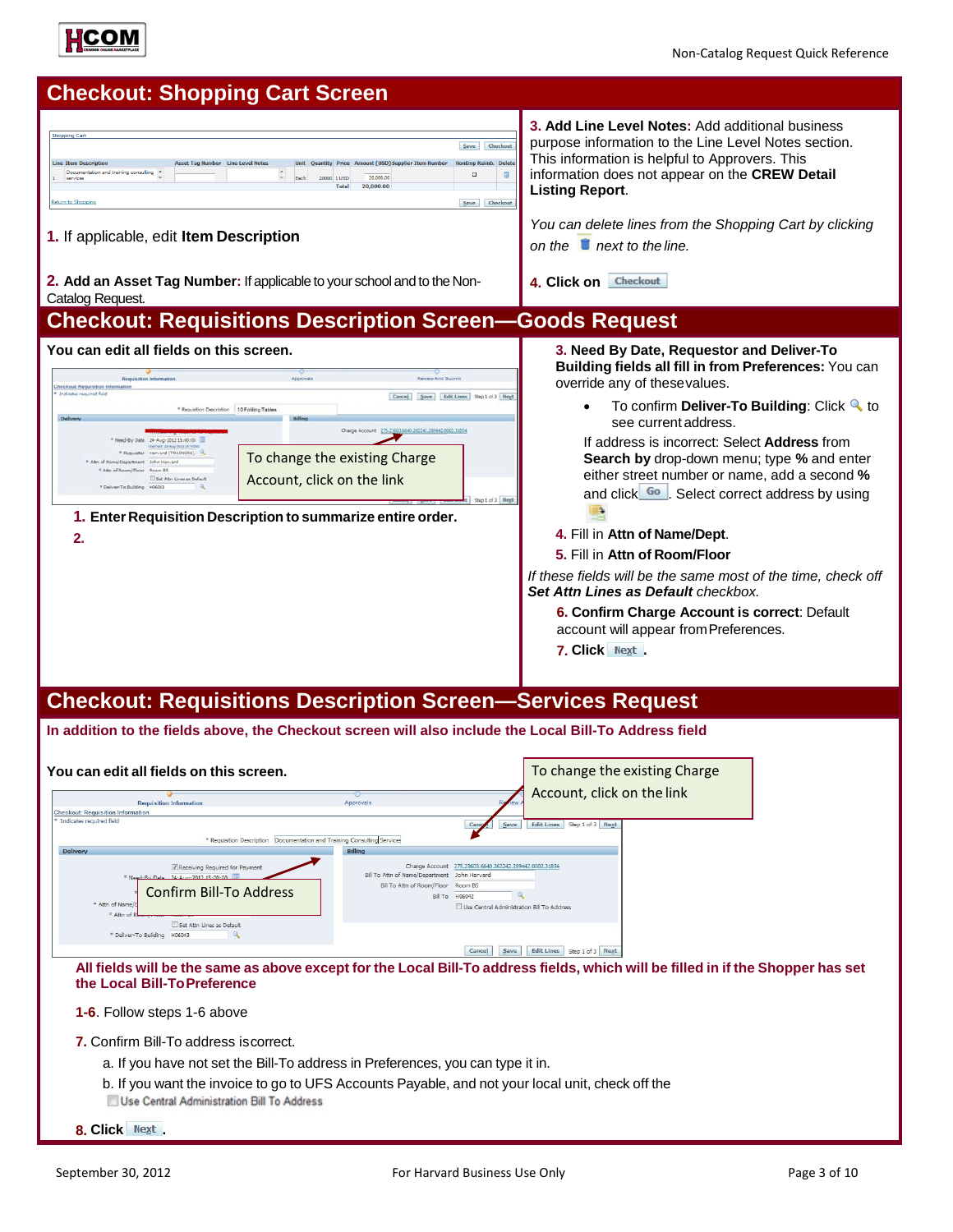![](_page_3_Picture_0.jpeg)

## **How to Change Charge Accounts (Goods or Services)**

![](_page_3_Figure_3.jpeg)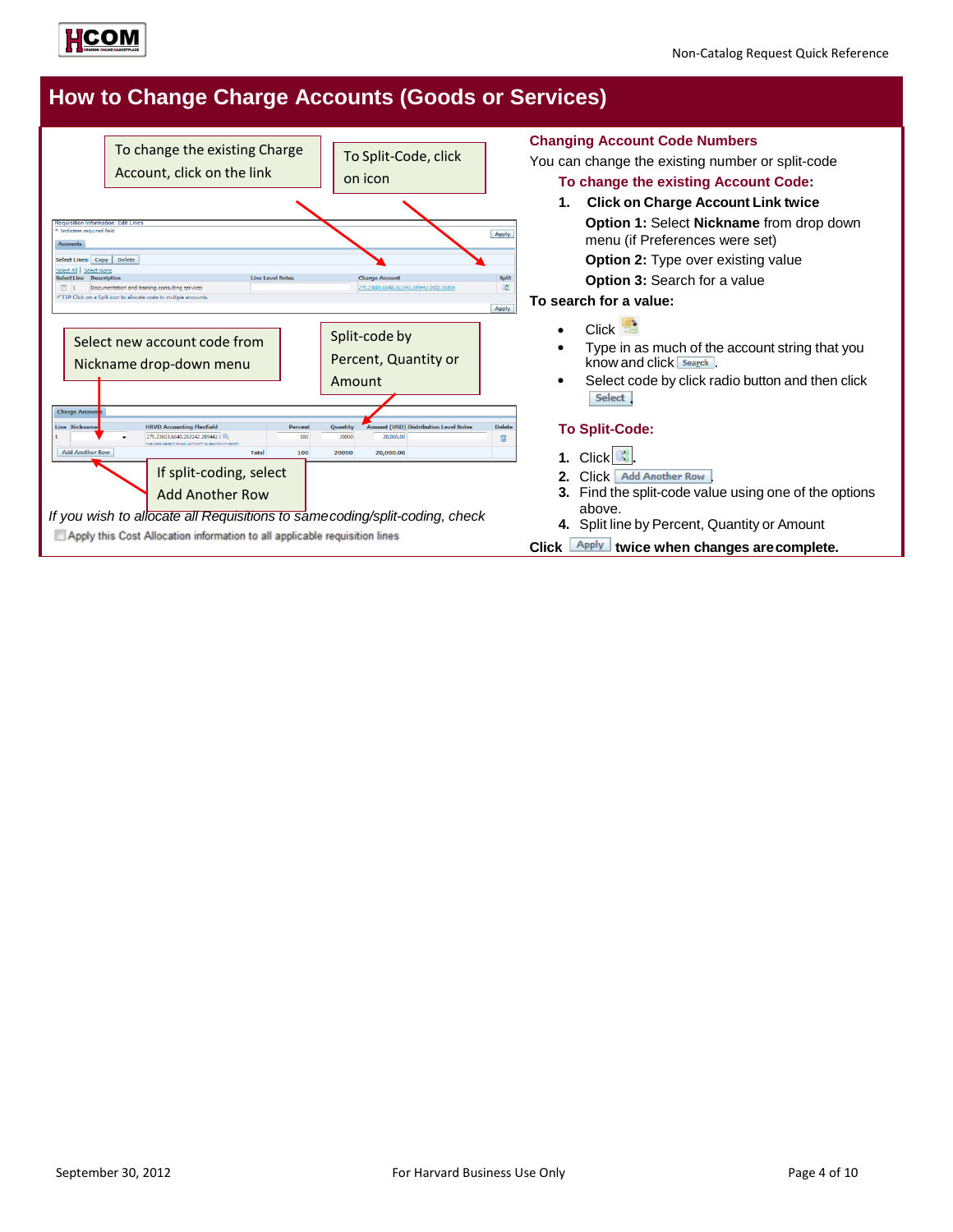![](_page_4_Picture_0.jpeg)

## **Requisition: Check Approvers Screen**

| $\bigcirc$<br><b>Requisition Informat</b><br><b>Checkout: Approvals and Notes</b>                                                                                                                                                                                                                      | Check approver name. If                                     | <b>Approvals</b>                               |                                                                                                                                              | <b>Review And Submit</b>                                                        |                                                      |                         |
|--------------------------------------------------------------------------------------------------------------------------------------------------------------------------------------------------------------------------------------------------------------------------------------------------------|-------------------------------------------------------------|------------------------------------------------|----------------------------------------------------------------------------------------------------------------------------------------------|---------------------------------------------------------------------------------|------------------------------------------------------|-------------------------|
| Your requisition will be sent to the following list of<br>is required.<br><b>Approvals</b>                                                                                                                                                                                                             | correct, no further action                                  |                                                |                                                                                                                                              | <b>Save</b>                                                                     |                                                      | Back Step 2 of 3 Next   |
| Harvard (TRAINER3), Jessica<br><b>Notes</b><br>Note to Approver                                                                                                                                                                                                                                        | Add Note to Approver and Supplier<br><b>Add Attachments</b> |                                                | <b>Manage Approvals</b><br>Note To Supplier                                                                                                  |                                                                                 |                                                      | <b>Manage Approvals</b> |
| <b>Attachments</b><br>Add Attachment<br><b>Title</b><br><b>Description</b><br><b>Type</b><br>No results found.<br>Vendor Justification / Debarment Certification Section<br><b>Vendor Site</b><br><b>Vendor</b><br>*Justification Reason<br>No results found.<br>download a copy of the Debarment form | Category<br><b>Justification Explanation</b>                | <b>Last Updated By</b><br>*Pricing Review Code | <b>Last Updated</b><br><b>Pricing Other Explanation</b>                                                                                      | <b>Usage</b>                                                                    | <b>Update</b><br><b>Debarment Certification (DC)</b> | <b>Delete</b>           |
|                                                                                                                                                                                                                                                                                                        |                                                             |                                                | <b>Change First Approver</b>                                                                                                                 | Save                                                                            | <b>Back</b>                                          | Step 2 of 3 Next        |
| Note: All fields on this screen are optional.<br>Actions you can perform on this screen are:<br>Manage Approvals (add an approver or change first<br>approver)<br>Add a Note to Approver or Supplier<br>Add or delete an <b>attachment</b><br><b>Manage Approvers</b>                                  |                                                             |                                                | If this is not the Approver that should approve the Requisition,<br>use Change First Approver to replace the existing Approver.<br>* Actions | Add Approver<br>Change First Approver<br>Delete Approver<br>Reset Approval List |                                                      |                         |
| Default Approver: The name of your default Approver(s) will appear<br>in the approval string at the top left of the screen.                                                                                                                                                                            |                                                             |                                                | <b>Current First Approver</b><br>* New First Approver                                                                                        |                                                                                 | Harvard (TRAINER2), Jane                             |                         |

If you need to add an approver or change the default approver, click **Manage Approvals** The **Manage Approvals** radio buttons appear.

### **Add Approver**

Select the **Add Approver** radio button to *add an additional approver(s)* to this Requisition, if needed. (**Note**: The button is selected on opening.)

|                                               | * Actions       | <sup>®</sup> Add Approver<br>Change First Approver<br><b>Delete Approver</b><br>Reset Approval List |    |
|-----------------------------------------------|-----------------|-----------------------------------------------------------------------------------------------------|----|
|                                               | Approver        |                                                                                                     |    |
|                                               | Add to Location | Before Harvard (TRAINER3), Jessica                                                                  |    |
| а.                                            |                 | Enter Approver's last name and click $ Q $                                                          |    |
| b.                                            |                 | Select name by clicking <b>B</b> Click Select                                                       | at |
|                                               | bottom of page. |                                                                                                     |    |
| c.                                            |                 | Select whether the Approver should appear before<br>or after the default Approver.                  |    |
| d.                                            | Submit<br>Click |                                                                                                     |    |
| <b>Approver</b> radio button and click Submit |                 | If you wish to reset the First Approver, select the <b>Reset First</b>                              |    |

- **a.** Click the **Change First Approver**radio button**.**
- **b.** Type in New First Approver's last name and click  $\boxed{\mathbb{Q}}$ .
- **c.** Select name by clicking **a** Click Select at bottom of page.
- **d.** Click Submit

*If you wish to reset the First Approver*, *select the* **Reset First Approver** *radio button and click* **.**

**Note:** You cannot delete a default approver.

**Add Notes –** Add text in the **Note to Approver** or **Note to Supplier** field.

### **Add Attachment**:

- **a.** Click Add Attachment...
- **b.** Type in **Description**
- **c.** Select **Type** and add attachment:
	- a. **File**: select radio button next to File and click **Browse.** select file from local computer.
	- b. **URL**: select radio button next to URL and type URL of website into URL field
	- c. **Text**: select radio button next to Text and type text into Textbox.
- d. Click Apply

To **delete** an Attachment, click **if**. When you have completed the changes, click  $\frac{Next}{1}$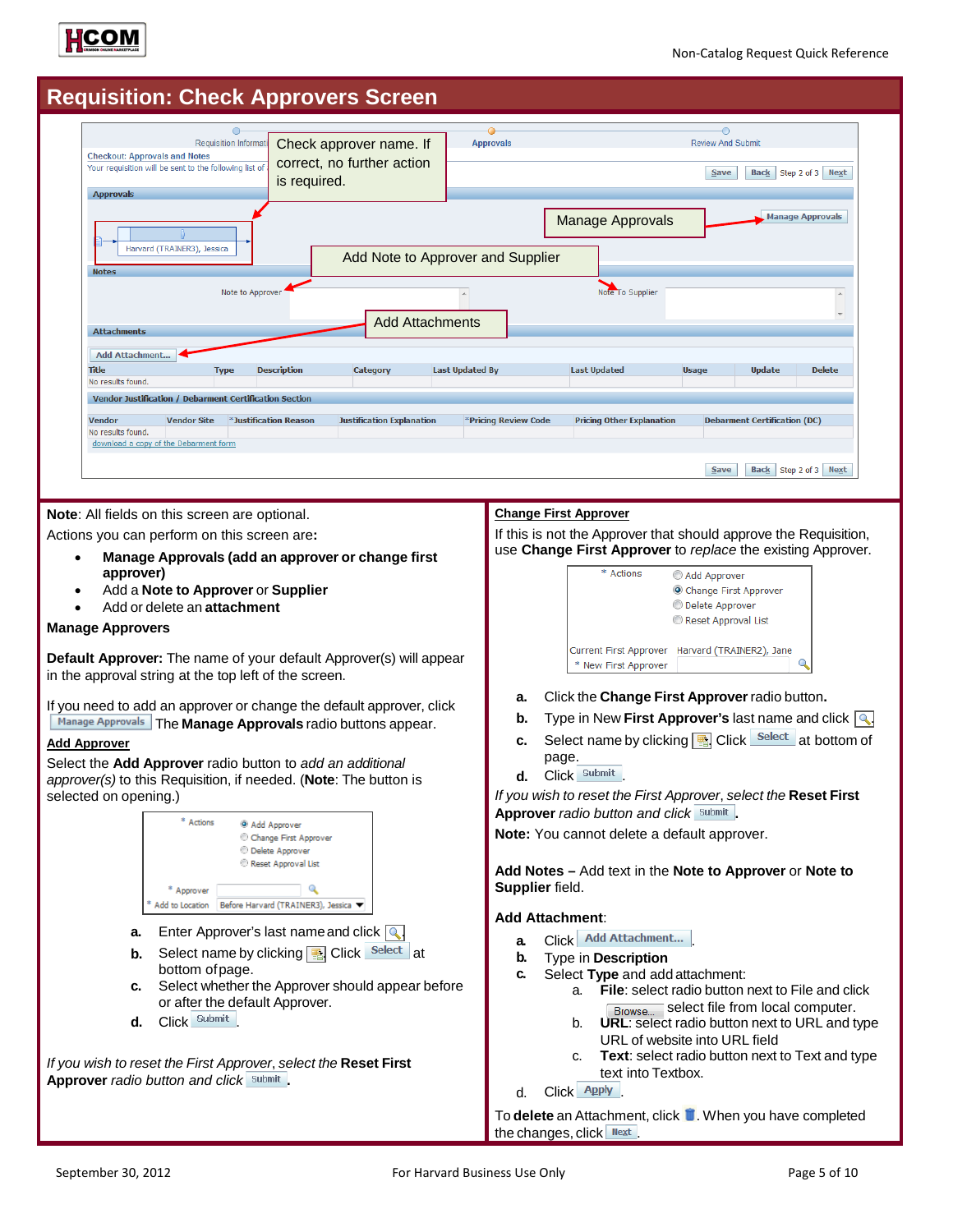![](_page_5_Picture_0.jpeg)

|                                                                     |                                            | <b>Vendor Justification / Debarment Certification Section</b>                                                                                                                                          |                                                                                 |                                                              |                                                                                                                                                                                                                      |                                  |
|---------------------------------------------------------------------|--------------------------------------------|--------------------------------------------------------------------------------------------------------------------------------------------------------------------------------------------------------|---------------------------------------------------------------------------------|--------------------------------------------------------------|----------------------------------------------------------------------------------------------------------------------------------------------------------------------------------------------------------------------|----------------------------------|
| <b>Vendor</b><br><b>DELL</b><br><b>COMPUTER</b>                     | <b>Vendor</b><br><b>Site</b>               | *Justification Reason                                                                                                                                                                                  |                                                                                 | <b>Justification Explanation</b><br><b>Fair market Price</b> | *Pricing Review Code                                                                                                                                                                                                 | <b>Pricing Other Explanation</b> |
| <b>CORP</b>                                                         |                                            | DALLAS Selected Source (Please give explanation)<br>download a copy of the Debarment form                                                                                                              | $\blacksquare$                                                                  |                                                              | Ficing based on current catalog or price list                                                                                                                                                                        |                                  |
|                                                                     |                                            |                                                                                                                                                                                                        | <b>Debarment Certification (DC)</b>                                             |                                                              |                                                                                                                                                                                                                      |                                  |
|                                                                     |                                            |                                                                                                                                                                                                        | DC (by vendor) is either on file or will be obtained before order submissior    |                                                              |                                                                                                                                                                                                                      |                                  |
|                                                                     | <b>Requisition Informatio</b>              | $\circ$                                                                                                                                                                                                | Review And Submit<br>Save Printable Fage Back Step 3 of 3 Submit                |                                                              | <b>Checkout: Review &amp; Submit Screen</b><br>Optional: You can print this screen:                                                                                                                                  |                                  |
| tion 4719540; Total 200.00 USD                                      | Figts to Approver                          | Created Br Harvard (TRADER1), John<br>Creator Date 20-Aug-2012 15:15:02<br>Description Pay invoice to fix leaky pipe in 8 Story B                                                                      |                                                                                 | 2.                                                           | 1. Click Show link next to all Requisition Lines to see<br>account coding.<br>Click Printable Page                                                                                                                   |                                  |
| Description                                                         | Pay invoice to for leaky pipe in 8 Story 8 | <b>Cost Center</b><br>\$5850                                                                                                                                                                           | <b>Quantity</b><br>3 USD<br>Total<br>Save Printable Fage Beck Sep 3 of 3 Submit | ant CUSD<br>3.<br>250.0<br>200.00                            | submit  to submit Shopping Cart.<br>Click                                                                                                                                                                            |                                  |
| sckear: Roview and Submit Requisiti<br>letalls tine<br>Confirmation |                                            | Requisition 4719580 has been submitted to Harvard (TRADIER3), Jessica for approval<br>To check on this requisition's status, click on the Requisitions tab or look in My Requisitions on the Shop page |                                                                                 | Continue Shopping                                            | <b>Confirmation Screen</b><br>You will receive a Requisition Number. HCOM will forward the<br>Requisition to your Approver. The Approver will receive an<br>email that the Requisition is awaiting his/her approval. |                                  |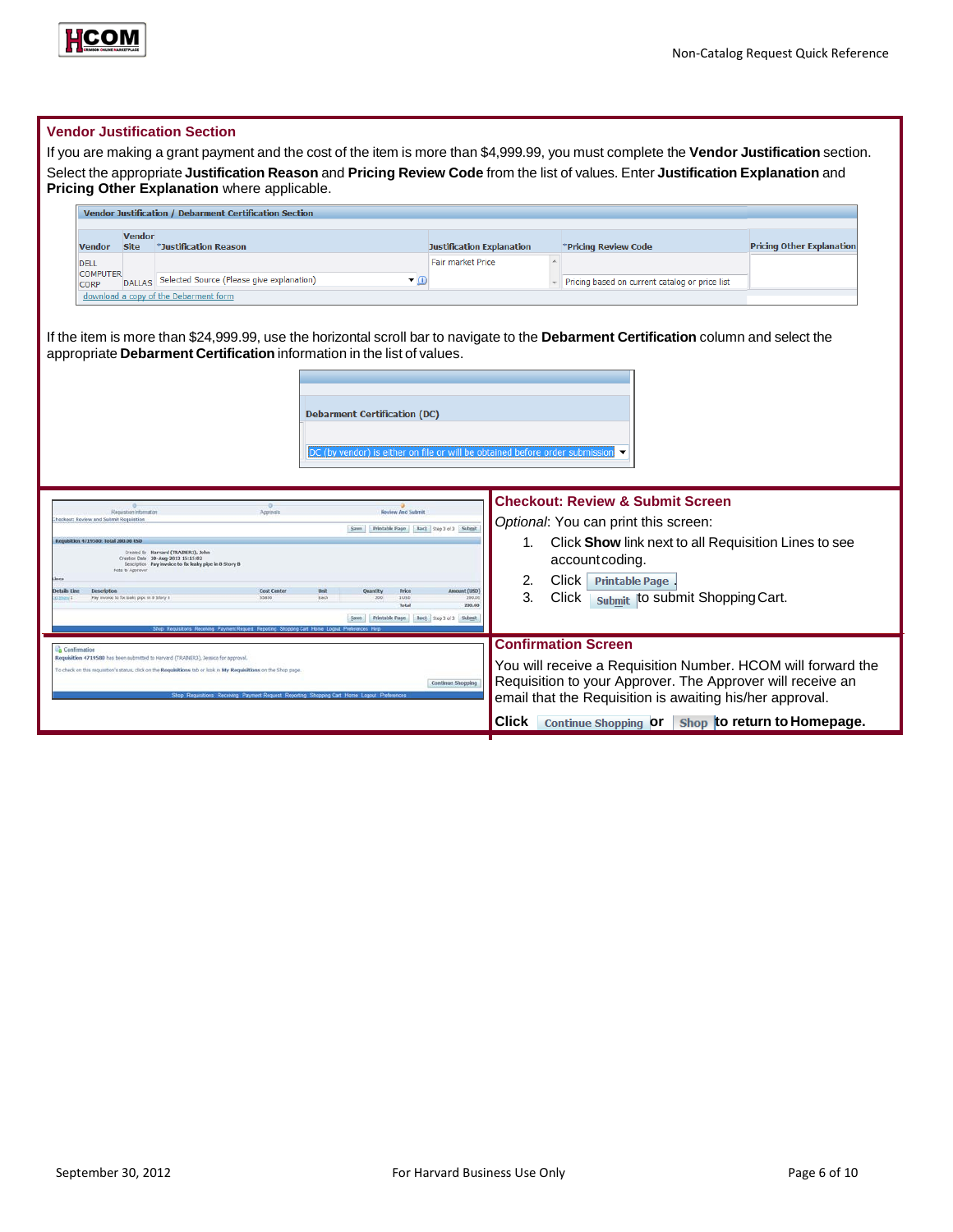![](_page_6_Picture_0.jpeg)

## **After Final Approval**

- 1. Shopper will receive an **email** indicating that Requisition is Approved and Purchase Order is created. **The purchase order number for all Non-Catalog Orders begins with a 7**.
- 2. Shopper **logs into HCOM** to retrieve the Purchase Order.<br>3. From the Homepage, click on the **Requisitions Tab**:
- 3. From the Homepage, click on the **Requisitions Tab**:

| <b>ORACLE</b> iProcurement   |                                                       |  |
|------------------------------|-------------------------------------------------------|--|
|                              | Shop Requisitions Receiving Payment Request Reporting |  |
| Stores   Non-Catalog Request |                                                       |  |

4. The Purchase Order number will appear on the right hand side of the screen, click on the **Purchase Order number link**:

|                                                                                                                          | Search               |
|--------------------------------------------------------------------------------------------------------------------------|----------------------|
| <b>Views</b>                                                                                                             |                      |
|                                                                                                                          |                      |
| <sup>3</sup> Indicates requisition with a pending change request.                                                        |                      |
| Select requisition: Copy To Cart   Change  <br>Complete<br>$\circledcirc$ Previous 1-10 $\bullet$ Next 10 $\circledcirc$ |                      |
| Total (USD) Creation Date ▼<br><b>Select Requisition Supplier</b><br><b>Description</b><br><b>Status</b>                 | Order                |
| € 4719596<br><b>Consulting Services</b><br>20,000.00 23-Aug-2012 15:11:53<br>ELIASSEN GROUP INC                          | Approve( 70000337729 |

## **5. The Standard PO** screen will open. Click on the **Attachments link** next to**View:**

| Currency=USD                                             |                                                                                                                                                                    |                                                                                                                                           | Ok<br>Go<br>Actions View Receipts<br>$\cdot$                 |
|----------------------------------------------------------|--------------------------------------------------------------------------------------------------------------------------------------------------------------------|-------------------------------------------------------------------------------------------------------------------------------------------|--------------------------------------------------------------|
| <b>Order Information</b>                                 |                                                                                                                                                                    |                                                                                                                                           |                                                              |
| General                                                  | Total 20,000.00<br>Supplier ELIASSEN GROUP INC                                                                                                                     | <b>Terms and Conditions</b><br>Payment Terms Net 30<br>Carrier                                                                            | Summary<br>Total 20,000.00<br>Received 0.00<br>Invoiced 0.00 |
|                                                          | Supplier Site WAKEFIELD<br>Address 30 AUDUBON ROAD                                                                                                                 | <b>FOB</b><br>Freight Terms                                                                                                               | Payment Status Not Paid                                      |
| Description<br>Note to Supplier<br>Supplier Order Number | WAKEFIELD, MA 01880<br>Buyer Harvard (TRAINER1), John<br>Order Date 23-Aug-2012 16:29:45<br>Status Approved<br>Operating Unit Harvard University Operating<br>Unit | Shipping Control<br><b>Ship-To Address</b><br>Address Harvard Univ<br><b>Holyoke Ctr</b><br>1350 Massachusetts Ave<br>Cambridge, MA 02138 |                                                              |
| Attachments View                                         |                                                                                                                                                                    | <b>Bill-To Address</b><br>Address Harvard Univ                                                                                            |                                                              |
|                                                          |                                                                                                                                                                    | <b>Univ Place</b><br>124 Mt Auburn St<br>Cambridge, MA 02138                                                                              |                                                              |

6. Click on **PO\_XX [where XX=number] .puff document link**:

| Notifications   Approvals<br><b>Requisitions</b><br>Requisition 4719596 > View Order Details ><br>Shop: Stores > |            |                    |               |                 |                     |              |               |               |                           |
|------------------------------------------------------------------------------------------------------------------|------------|--------------------|---------------|-----------------|---------------------|--------------|---------------|---------------|---------------------------|
| Attachments                                                                                                      |            |                    |               |                 |                     |              |               |               |                           |
| Title                                                                                                            | Type       | <b>Description</b> | Category      | Last Updated By | <b>Last Updated</b> | <b>Usage</b> | <b>Update</b> | <b>Delete</b> | <b>Publish to Catalog</b> |
| PO 127 70000337729 0 US.pdf                                                                                      | File       |                    | Documents     | AUTOINSTALL     | 23-Aug-2012         | One-Time     |               | t             | på.                       |
| Undefined                                                                                                        | Short Text | PAYMODE INFO ADDED | Miscellaneous | 50314286        | 15-Jul-2006         | One-Time     |               | û             | 귾                         |
| Return to Standard Purchase Order: 70000337729, 0 (Total USD 20,000.00)                                          |            |                    |               |                 |                     |              |               |               |                           |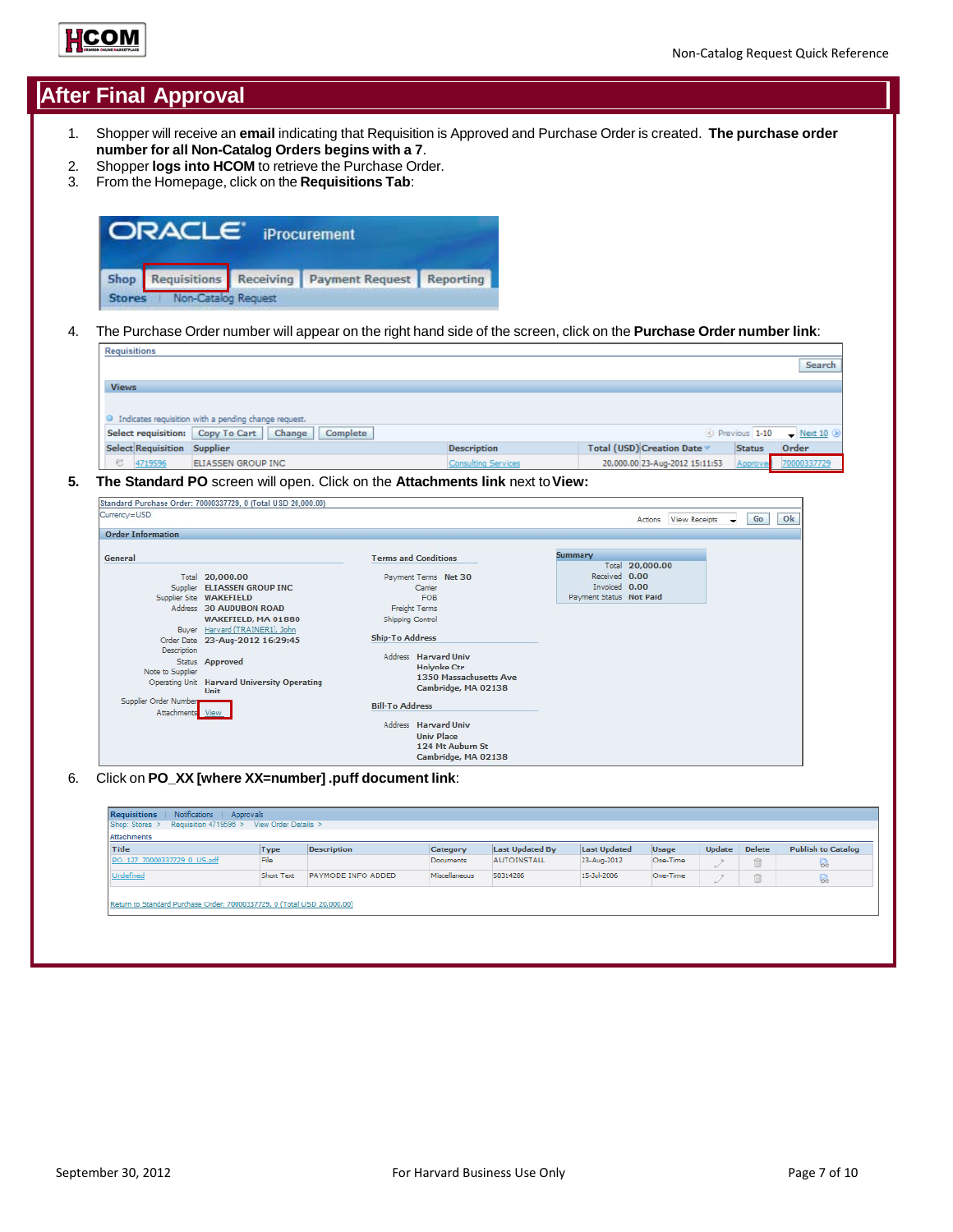![](_page_7_Picture_0.jpeg)

|                      |                                             |                         | HARVARD UNIVERSITY                      |                       |                    |                                                               |                          | ∼<br>Click on Sign to add text<br>and place signature on a<br>PDF File. |
|----------------------|---------------------------------------------|-------------------------|-----------------------------------------|-----------------------|--------------------|---------------------------------------------------------------|--------------------------|-------------------------------------------------------------------------|
|                      | Bill To:                                    | John Harvard            |                                         | Type                  |                    |                                                               | Standard Purchase Order  |                                                                         |
|                      |                                             | Room B5<br>Harvard Univ |                                         | <b>Purchase Order</b> |                    | 70000337729                                                   |                          |                                                                         |
|                      |                                             | <b>Univ Place</b>       |                                         | Revision              |                    | $\mathbf{0}$                                                  |                          |                                                                         |
|                      |                                             |                         | 124 Mt Auburn St<br>Cambridge, MA 02138 | Order Date            |                    | 23-AUG-2012                                                   |                          |                                                                         |
|                      |                                             | <b>United States</b>    |                                         | Created By            |                    |                                                               | John Harvard (TRAINER1)  |                                                                         |
|                      | <b>Billing Inquiries:</b>                   | 617-495-8500            |                                         | Created by Email      |                    |                                                               |                          |                                                                         |
|                      | MA Sales Tax Exempt # E042-103-580          |                         |                                         | <b>Revision Date</b>  |                    |                                                               |                          |                                                                         |
|                      | WAKEFIELD, MA 01880                         |                         |                                         |                       | Holvoke Ctr        | Harvard Univ<br>1350 Massachusetts Ave<br>Cambridge, MA 02138 |                          |                                                                         |
|                      | Supplier #                                  |                         | <b>Payment Terms</b>                    | <b>Freight Terms</b>  | FOB                | Transportation                                                |                          | Ship Via                                                                |
| Customer#            | 113591                                      |                         | <b>Net 30</b>                           |                       |                    |                                                               |                          |                                                                         |
|                      |                                             |                         |                                         |                       |                    |                                                               |                          |                                                                         |
| Confirm To/Telephone |                                             |                         | Requestor                               |                       |                    |                                                               | Need By Date             |                                                                         |
|                      |                                             |                         | John Harvard (TRAINER1)                 |                       |                    |                                                               | 24-AUG-2012              |                                                                         |
|                      |                                             |                         |                                         |                       |                    |                                                               |                          |                                                                         |
| Line #<br>1          | Part Number / Description<br>Supplier Item: |                         |                                         | Quantity<br>20000     | <b>UOM</b><br>Each |                                                               | Unit Price (USD)<br>1.00 | Amount (USD)<br>20,000.00                                               |

- **8. To print**: click on the **Print icon**. **To Save**: Click on **File, then select Save As**
- **9. Fax or email the Purchase Order to the vendor.**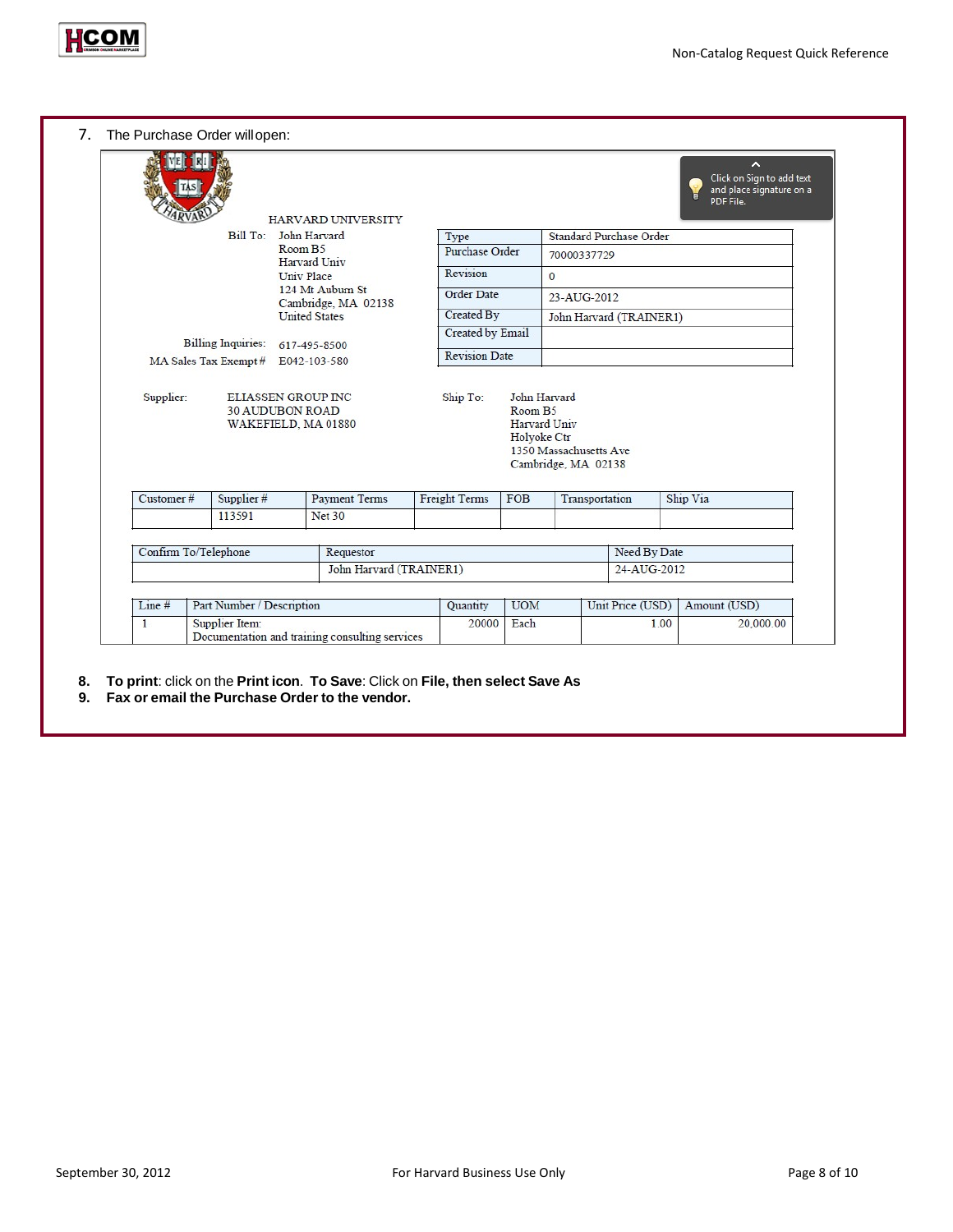- Receiving is required for:
	- − All purchases >\$2,499.99
- If you are a Shopper/Approver with Self-approval privileges, Self-approval is not allowed for purchasesover \$2,499.99 or sponsored purchases regardless of the amount
- Receiving functionality is still available for all orders, but does not affect two-way-match or payment for all purchase orders less than \$2,500

## **Receiving Requirements Receiving against a Service Invoice**

## **Receiving Invoices for Services**

When processing an invoice for services note the following:

- If you created the Non-Catalog Request choosing **Goods or services billed by amount**, be sure to receive the dollar amount of the invoice.
- If you created the Non-Catalog Request **choosing Services bill by quantity**, be sure to receive the correct quantity on the Receiving Tab.

If you receive the dollar amount against a Services billed by quantity order, you may over-receive the amount, resulting in the invoice being placed on price hold.

## **Receiving Services by Amount:**

- **1.** Click the **Receiving**tab.
- **2.** Click the hyperlinked number of the **Requisition** toreceive.
- **3.** Click the Receive button.
- **4.** Click the **Select** checkbox beside each line item to receive.
- **5.** In the Receipt Quantity column, indicate the quantity that was invoiced.
- **6.** Click the **Next** button.
- **7.** If desired, enter **ReceiptComments**.
- **8.** Click the Next button.
- **9.** Review the information entered. If everything is correct, click the submit button.

## **Receiving a Non-Catalog Order**

## **Rules of Thumb**

- If all the goods you ordered are delivered, receive all the goods
- If only a portion of the goods are delivered, receive only what was delivered
- If all the goods are delivered and you need to return one or more items, receive all the items and process the returns

Refer to the **Holds, Receiving, and Returns Quick Reference** for more information on receiving goods.

## **Receiving an Order:**

**10.**Click the **Receiving**tab.

- **11.**Click the hyperlinked number of the **Requisition** toreceive.
- **12.** Click the Receive button.
- **13.**Click the **Select** checkbox beside each line item to receive.
- **14.** In the Receipt Quantity column, indicate the quantity that was invoiced.
- **15.** Click the **Next** button.
- **16.** If desired, enter **ReceiptComments**.
- **17.** Click the Next button.
- **18.** Review the information entered. If everything is correct, click the submit button.

## **Receiving from an Invoice**

- **1.** Click the **Receiving**tab.
- **2.** Click the hyperlinked number of the **Requisition** toreceive.
- **3.** Click the Receive button.
- **4.** Click the **Select** checkbox beside each line item to receive.
- **5.** In the Receipt Quantity column:
	- i. Indicate the dollar amount that was invoiced if the Purchase Order was created via Goods or services billed by amount -**or**-
	- ii. Indicate the quantity that was invoiced if the Purchase Order was created via Services billed by quantity
- **6.** Click the Next button.
- **7.** Best practice: enter **Receipt Comments** and include vendor invoice number in the comments. This will allow you to retrieve the invoice number information later using the *Receiving Details Report*.
- **8.** Click the **Next** button.
- **9.** Review the information entered. If everything is correct, click the  $\frac{\text{Submit}}{\text{button}}$ .
- **10.** Make sure the invoice contains the PO number; write in if necessary.
- **11.** Send the received invoice to University Accounts Payable, 1033 Massachusetts Avenue, 2<sup>nd</sup> Floor. Cambridge, MA 02138.